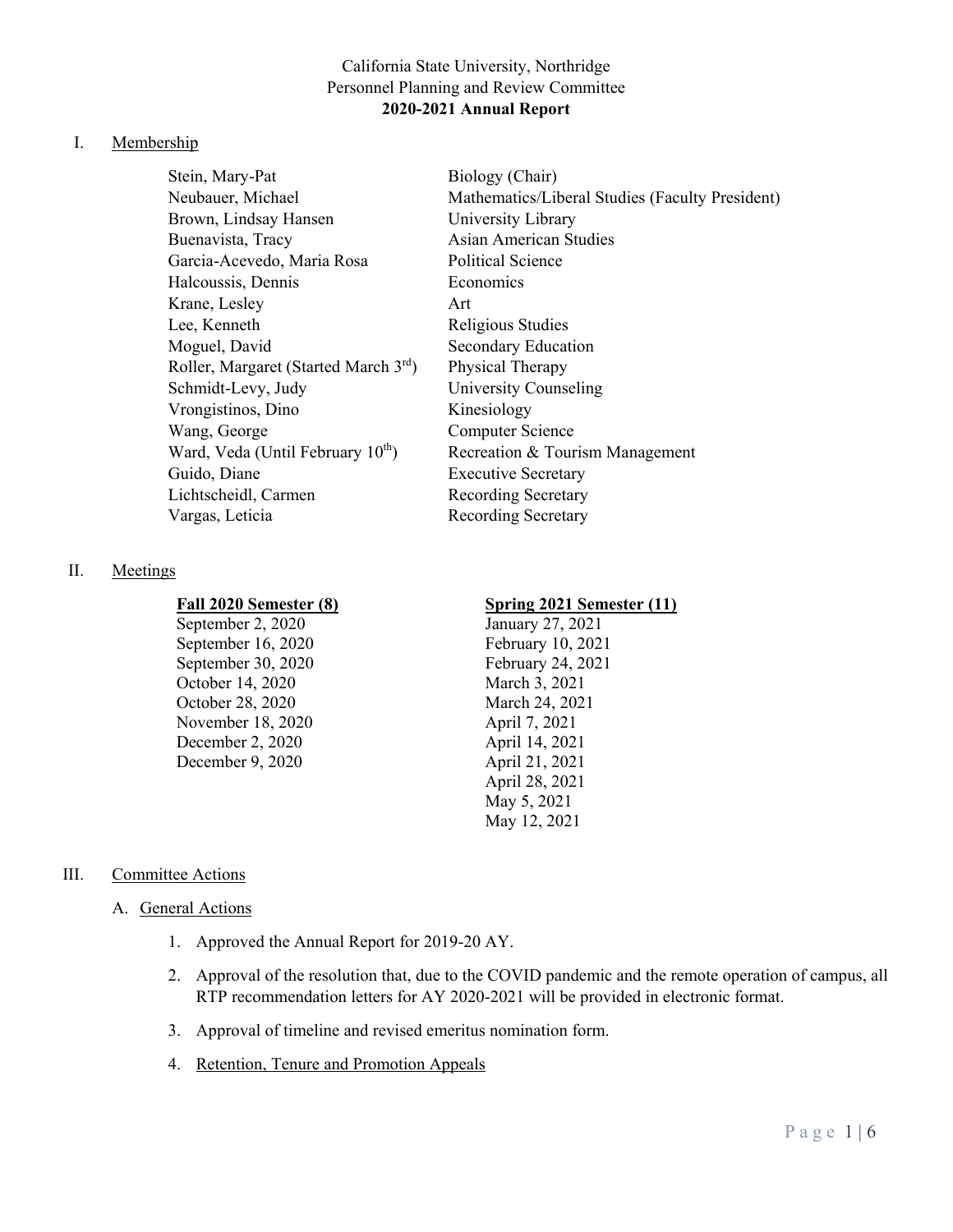The committee considered seven appeals of Retention, Tenure and Promotion recommendations and provided the required recommendation to the Provost and Vice President for Academic Affairs for six of them; the seventh was withdrawn.

- 5. Approval of 2021-2022 Academic Year Calendars of Personnel Actions.
- 6. Approved updates to Search and Screen Manuals for 2020-2021.
- 7. Approved personnel deadline extensions for: David Nazarian College of Business and Economics and the Chicana/o Studies Department.

#### B. Section 600/700 Policy Changes

- a. Pending at Senate Executive Committee
	- a. **707 Written Comments About Lecturers**  These changes in Section 700 mimic the changes in 600 to ensure that only information in the PAF and PIF will be considered during faculty reviews. Hearsay and verbal comments may not be considered when faculty are being reviewed.
	- b. **621.4.2.b Lecturers Evaluations/Consultations** The current language invites broad participation in lecturer reviews, including verbal consultations. The change is intended to exclude verbal feedback so that the evaluation can occur based upon only the written records in the PIF and the PAF, per the CBA.
	- c. 709.1.2.a-b Establishment of Pools Faculty with three-year appointments and with one-year appointments must apply to teach in their respective departments within established course teaching pools. This addition to Section 700 makes the process for applying clear with respect to when faculty must reapply. Three-year faculty only need to apply every three years (to remain in their current teaching pools). However, if faculty want to apply to new teaching pools, they need to apply to the new pool prior to being able to be assigned to teach new pool courses.
- b. Fully Approved by President
	- a. **612.3 (PP&R Terms) -** Faculty are elected to serve on the Personnel Planning and Review Committee for a term of three years. There is currently no limit to the number of terms one may serve. Allowing the faculty member to voluntarily step down after two terms (i.e., six years) will allow the faculty member to have some flexibility in terms of rendering service or explore other professional activities. The limit will also encourage other senior faculty to consider serving on PP&R.
	- b. **612.3 (Faculty Bylaws)** The Faculty By-laws have changed over the course of time and sections have been removed and combined. A reference to Sections 1.4 and 2.8 (sections that no longer exist in the By-Laws) have been removed and replaced with the correct section of the Faculty By-laws.
	- c. **612.5.2.c Responsibilities of Faculty Committees: Department Level**  These changes in section 612.5.2.c add clear language regarding the timing of scheduling peer reviews and the sharing of course materials with reviewers. Access to Canvas or other learning platforms where faculty store course materials is helpful so that reviewers can make an accurate and informed review of the faculty member's teaching effectiveness.
	- d. **641.2.3 Service Credit** The language proposed here clarifies the "counting" of work done at a previous institution or position in the granting of Service Credit. Scholarly activities, teaching, and service will be considered in the RTP process as specified in an MOU or hiring letter between the faculty member and the Dean. The section also stresses the need for the faculty member to continue to engage in these activities at CSUN for subsequent retention, tenure, and promotion.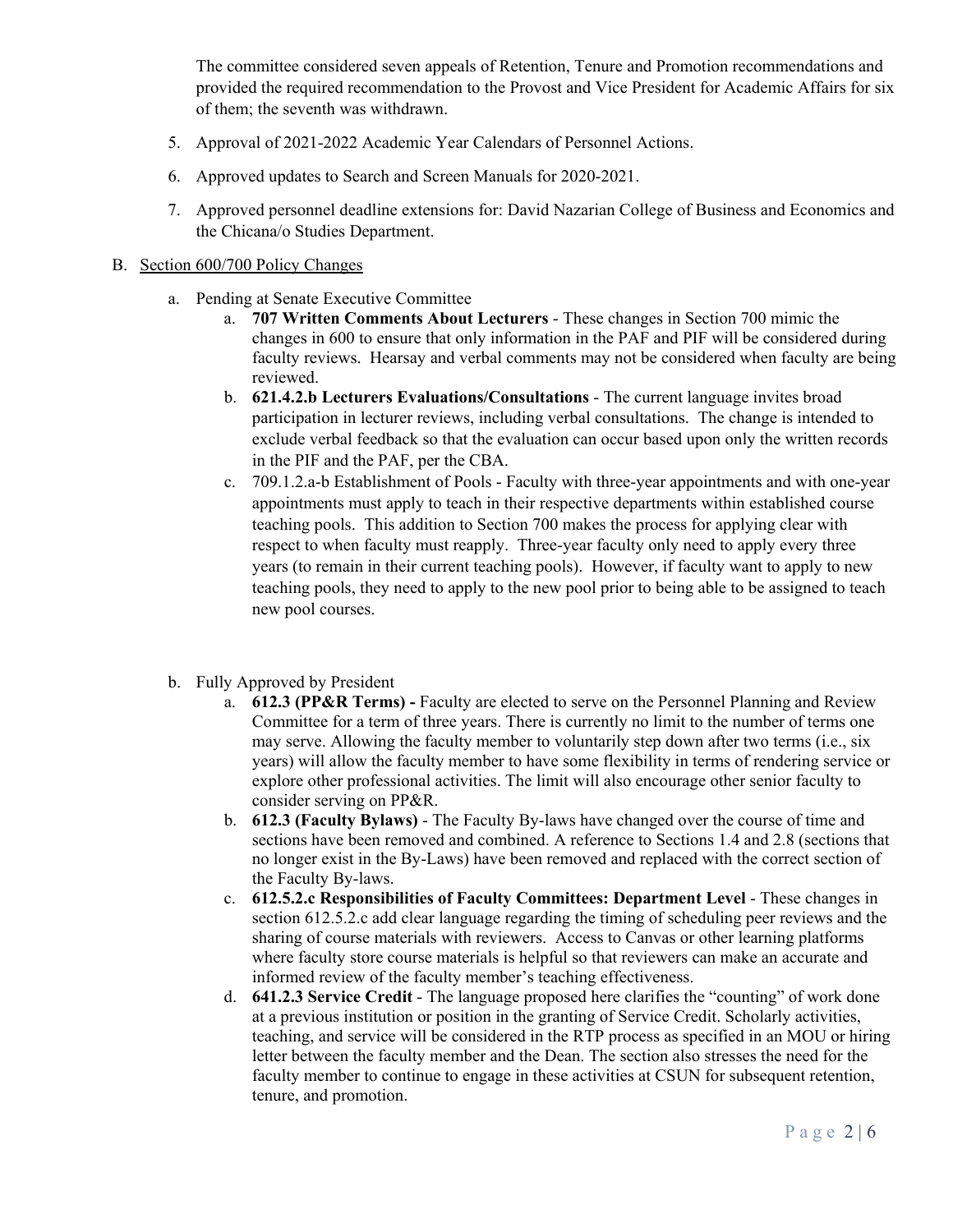- e. **706.3 Access to Course Materials** These changes in section 706.3 add clear language regarding the sharing of course materials with reviewers. Access to Canvas or other learning platforms where faculty store course materials is helpful so that reviewers can make an accurate and informed review of the faculty member's teaching effectiveness.
- f. **612.5.2.c.2.a.iii Email notification of Class Visit Reports & 635.2.2 RTP Decision Letters** - These changes delineate the official form of notification for Peer Class Visits and RTP letters as email to the faculty members' CSUN email accounts. The date of the email will start the clock for faculty members to ask for changes or write rebuttals. CSUN has been operating in this way during the 2020-2021 academic year per a PP&R motion in September 2020. It has worked well, especially during the pandemic and is the preferred way of communication information to faculty in a timely and secure manner. The proposed changes will codify this communication method for the future.
- **g. 612.5.2.c.4 Feedback from Students** The change in language is to ensure that students are provided an opportunity for feedback on faculty under consideration for reappointment, tenure and/or promotion. Written feedback identifying the source will be placed into a faculty member's Personnel Action File.
- h. **613 Written Statements**  The change in language is to ensure that faculty are reviewed based on material that has been deemed important and pertinent to the faculty members performance at CSUN and that has been duly placed in that faculty member's Personnel Action File.
- i. **709.1.2 Documenting Faculty's Experience for particular class pools** This change ensures that the experience of faculty for any particular pool is documented.
- j. **706.1 & 706.2 Review of Department Guidelines for Lecturers and Timeline for Changes in Lecturer Guidelines taking effect** - These additions to the language in Section 700 clarify the timeline for changes to go into effect and make the language in Section 700 parallel to the corresponding wording in Section 600.
- k. **607.2 Confidentiality of Consultations** These changes are in response to the requirement that faculty be reviewed only on material present in their PIF and PAF. All feedback that can be considered needs to be in writing with the source identified. All such statements remain confidential.
- l. **712.2.2.b.2 Range Elevation** The deadline for application for Range Elevations sometimes falls a day or two before the deadline listed in this section. This minor change allows for date fluctuations in the actual deadline date. The change was requested by CFA.
- m. **Section 700 (emails notifications)** These changes delineate the official form of notification for Peer Class Visits and Range Elevation letters as email to the faculty members' CSUN email accounts. The date of the email will start the clock for faculty members to ask for changes or write rebuttals. CSUN has been operating in this way during the 2020-2021 academic year per a PP&R motion in September 2020. It has worked well, especially during the pandemic and is the preferred way of communication information to faculty in a timely and secure manner. The proposed changes will codify this communication method for the future and bring it in alignment with changes that have been proposed to Section 600.

# C. Approved/Staffed Search and Screen Committees

- Vice Provost
- Dean, Humanities
- Associate Dean, Tseng College
- Assistant Vice President, Research and Sponsored Programs
- Assistant Vice President, Student Access and Support Services
- Assistant Vice President, Enrollment Management
- D. Recommendation of Candidates for Emeritus Status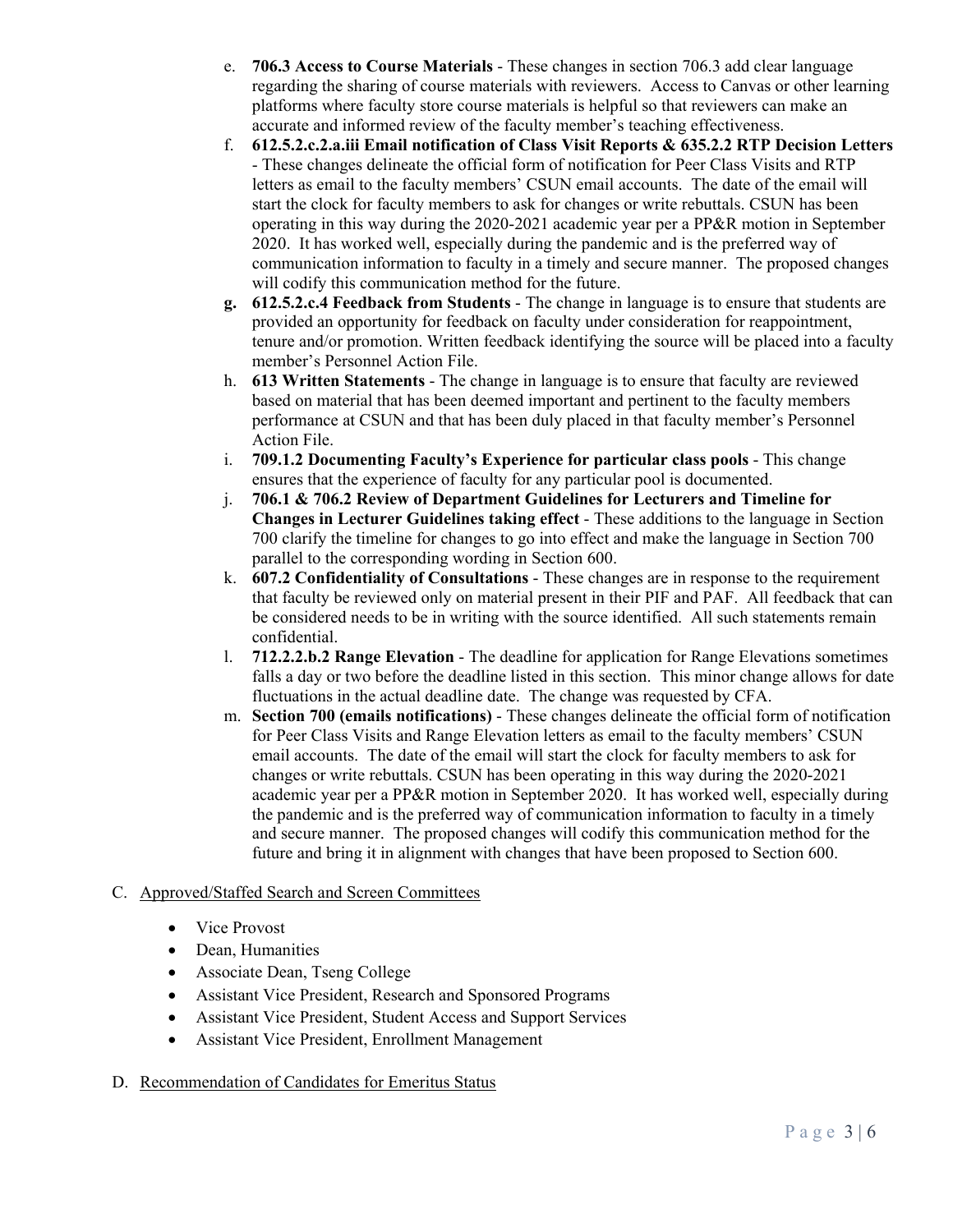# **Emeriti List 2020-2021 Academic Year**

| <b>Name</b>             | <b>Department</b>                                | Rank                | <b>Service</b>           |
|-------------------------|--------------------------------------------------|---------------------|--------------------------|
| Broussard, Joyce L.     | History (posthumous)                             | <b>Tenure Track</b> | 1996-2020                |
| Charnofsky, Stanley     | Educational Psychology and Counseling            | <b>Tenure Track</b> | 1961-2020                |
| Costea, Ileana          | Manufacturing Systems and Engineering Management | <b>Tenure Track</b> | 1977-2019                |
| Dimo, Edith             | Modern and Classical Languages and Literatures   | <b>Tenure Track</b> | 1995-2020                |
| Edson, Eric             | Cinema and Television Arts                       | <b>Tenure Track</b> | 1999-2020                |
| Helfer, Doris           | <b>Collection Access and Management Services</b> | <b>Tenure Track</b> | 1996-2021                |
| Horn, Werner            | Mathematics                                      | <b>Tenure Track</b> | 1998-2020                |
| Lee, Doyoung            | <b>Asian American Studies</b>                    | Lecturer            | 1991-2021                |
| Liu, David              | Accounting and Information Systems               | <b>Tenure Track</b> | 1998-2020                |
| Low, Sheryl             | Physical Therapy                                 | <b>Tenure Track</b> | 1988-2021                |
| Mehler, Ronald          | <b>Electrical and Computer Engineering</b>       | <b>Tenure Track</b> | 2005-2020                |
| Miller, David           | Accounting and Information Systems               | <b>Tenure Track</b> | 2003-2020                |
| Mokhnatkin, Dina        | Modern and Classical Languages and Literatures   | Lecturer            | 2007-2020                |
| Nguyen, Dat-Dao         | Accounting and Information Systems               | <b>Tenure Track</b> | 1999-2020                |
| Pardo, Mary             | Chicana/o Studies                                | <b>Tenure Track</b> | 1978-2021                |
| Park, Clara             | <b>Secondary Education</b>                       | Tenure Track        | 1991-2021                |
| Peckham-Hardin, Kathryn | <b>Special Education</b>                         | <b>Tenure Track</b> | 1998-2020                |
| Pistolesi, Edie         | Art                                              | <b>Tenure Track</b> | 1991-2020                |
| Pratt, Gary             | Music                                            | <b>Tenure Track</b> | 1981-2019                |
| Rivas, Michael          | Secondary Education                              | <b>Tenure Track</b> | $\overline{2003} - 2021$ |
| Ryan, Robert            | Mechanical Engineering                           | <b>Tenure Track</b> | 2003-2020                |
| Solomon, James          | English                                          | <b>Tenure Track</b> | 1991-2020                |
| Summers, Michael        | Biology                                          | Tenure Track        | 1998-2020                |
| Turner, Sarah           | Journalism                                       | Lecturer            | 1989-2020                |
| van Alphen, Deborah     | <b>Electrical and Computer Engineering</b>       | <b>Tenure Track</b> | 1991-2020                |
| Vickroy, Thelma         | Cinema and Television Arts                       | <b>Tenure Track</b> | 1999-2020                |
| Virts, Nancy            | Economics                                        | <b>Tenure Track</b> | 1988-2020                |
| Von Wolffersdorff, Joy  | Art                                              | <b>Tenure Track</b> | 1985-2020                |

# E. Recommendation of Awards for Exceptional Service to Students

| First Name | Last Name   | Home Department                  | College       | Rank                       | Awarded by<br>PPR? |
|------------|-------------|----------------------------------|---------------|----------------------------|--------------------|
| Nicole     | Blalock     | American Indian Studies          | Humanities    | <b>Assistant Professor</b> | <b>Yes</b>         |
| Edith      | Chen        | Asian American Studies           | Humanities    | Professor                  | Yes                |
| Merav      | Efrat       | <b>Health Sciences</b>           | <b>HHD</b>    | <b>Associate Professor</b> | Yes                |
| Amanda     | Harrison    | <b>English and Queer Studies</b> | Humanities    | Lecturer                   | <b>Yes</b>         |
| Jeffrey    | <i>Izzo</i> | Music                            | <b>MCCAMC</b> | <b>Assistant Professor</b> | Yes                |
| Michael    | Johnson     | <b>CTVA</b>                      | <b>MCCAMC</b> | <b>Assistant Professor</b> | Yes                |
| Lesley     | Krane       | Art                              | <b>MCCAMC</b> | Professor                  | Yes                |
| Joel       | Lemuel      | <b>Communication Studies</b>     | <b>MCCAMC</b> | <b>Assistant Professor</b> | <b>Yes</b>         |
| Robin      | Muller      | Philosophy                       | Humanities    | <b>Assistant Professor</b> | Yes                |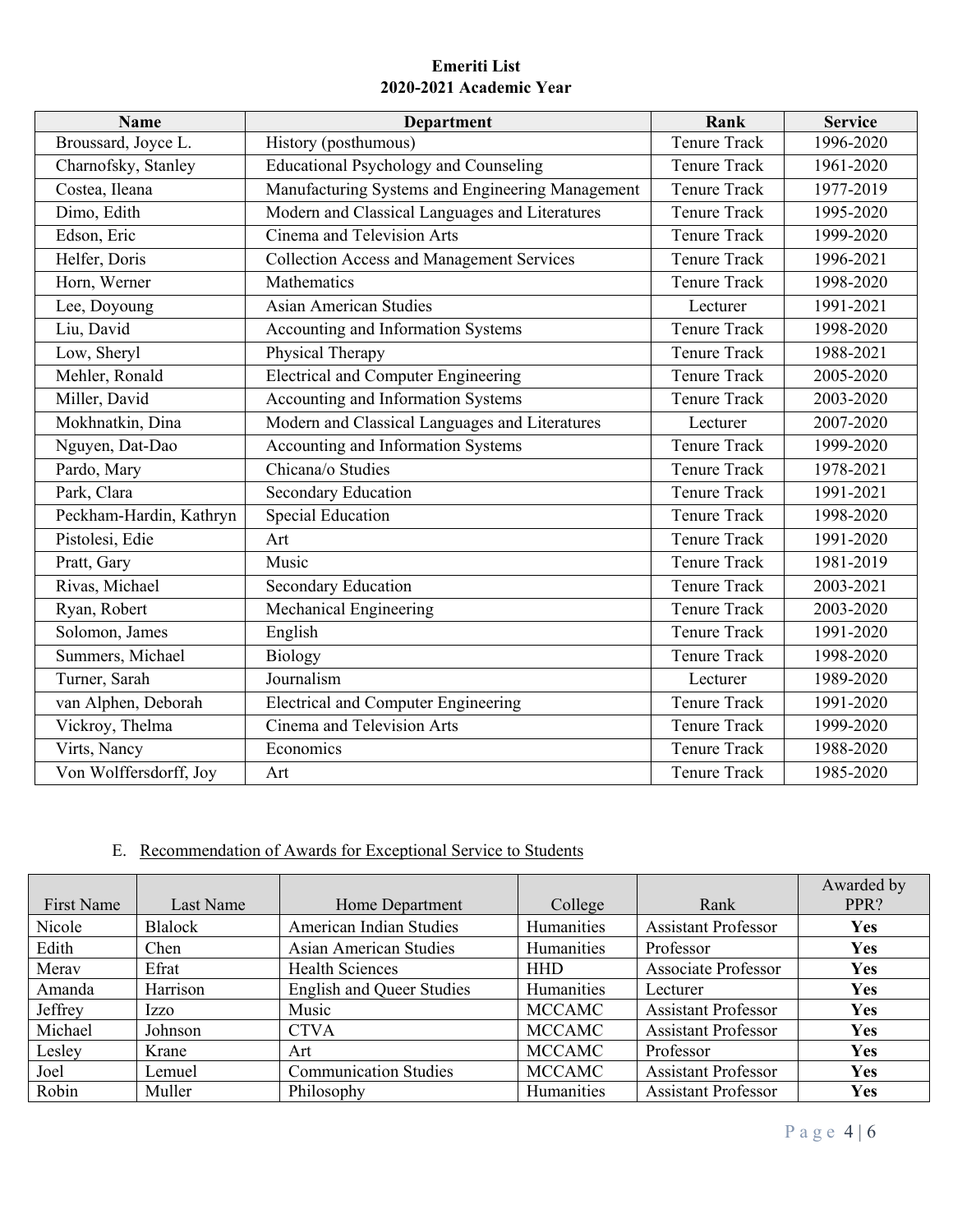| Kelly     | Opdycke          | <b>Communication Studies</b>  | MCCAMC        | Lecturer                   | <b>Yes</b> |
|-----------|------------------|-------------------------------|---------------|----------------------------|------------|
| Nayan     | Ramirez          | Criminology & Justice Studies | <b>SBS</b>    | <b>Assistant Professor</b> | Yes        |
| Michelle  | Rozic            | Art                           | <b>MCCAMC</b> | Professor                  | Yes        |
| Heidi     | Schumacher       | <b>Oueer Studies</b>          | Humanities    | Lecturer                   | Yes        |
| Julie Ann | <b>Sipos</b>     | <b>CTVA</b>                   | <b>MCCAMC</b> | Lecturer                   | Yes        |
| Melissa   | Tindage          | <b>Communication Studies</b>  | <b>MCCAMC</b> | <b>Assistant Professor</b> | Yes        |
| Claire    | White (Kravette) | Religious Studies             | Humanities    | Associate Professor        | Yes        |

# F. Review of College and Department Personnel Procedures

# **Personnel Procedures Review 2020-2021 Academic Year**

| <b>College/Department</b>                           | <b>Type</b>           | <b>PP&amp;R Decision</b> |  |
|-----------------------------------------------------|-----------------------|--------------------------|--|
|                                                     | TT                    | Approved                 |  |
| Art                                                 | Lecturer              | Approved                 |  |
|                                                     | <b>PTR</b>            | Approved                 |  |
| <b>Communication Studies</b>                        |                       | Approved                 |  |
| Journalism                                          | <b>PTR</b>            | Approved                 |  |
| <b>Music</b>                                        | PTR                   | Approved                 |  |
| <i><b>DNCBE</b></i>                                 | TT                    | Approved                 |  |
|                                                     | Lecturer              | Extended for a year      |  |
| <b>Business Law</b>                                 | <b>PTR</b>            | Approved                 |  |
|                                                     | Lecturer              | Approved                 |  |
| <b>Economics</b>                                    | <b>PTR</b>            | Approved                 |  |
|                                                     | TT                    | Approved                 |  |
| <b>Sys. &amp; Oper Management</b>                   | <b>PTR</b>            | Approved                 |  |
| Ed. Psych. & Counseling                             | PTR                   | Approved                 |  |
| <b>Elementary Ed.</b>                               | <b>TT</b>             | Approved                 |  |
| <b>Secondary Ed.</b>                                | <b>PTR</b>            | Approved                 |  |
| <b>Computer Sciences</b>                            | TT                    | Approved                 |  |
|                                                     | <b>PTR</b>            | Approved                 |  |
| <b>CHHD (College)</b>                               |                       | Approved                 |  |
| <b>Child &amp; Adolescent</b><br><b>Development</b> | PTR                   | Approved                 |  |
| <b>Health Sciences</b>                              | TT                    | Approved                 |  |
|                                                     | ТT                    | Extended for a year      |  |
| <b>Chicano/a Studies</b>                            | <b>PTR</b>            | Approved                 |  |
| <b>English</b><br>Lecturer                          |                       | Approved                 |  |
| <b>Chemisty &amp; Biochemistry</b>                  | PTR                   | Approved                 |  |
| <b>Mathematics</b>                                  | <b>TT</b><br>Approved |                          |  |